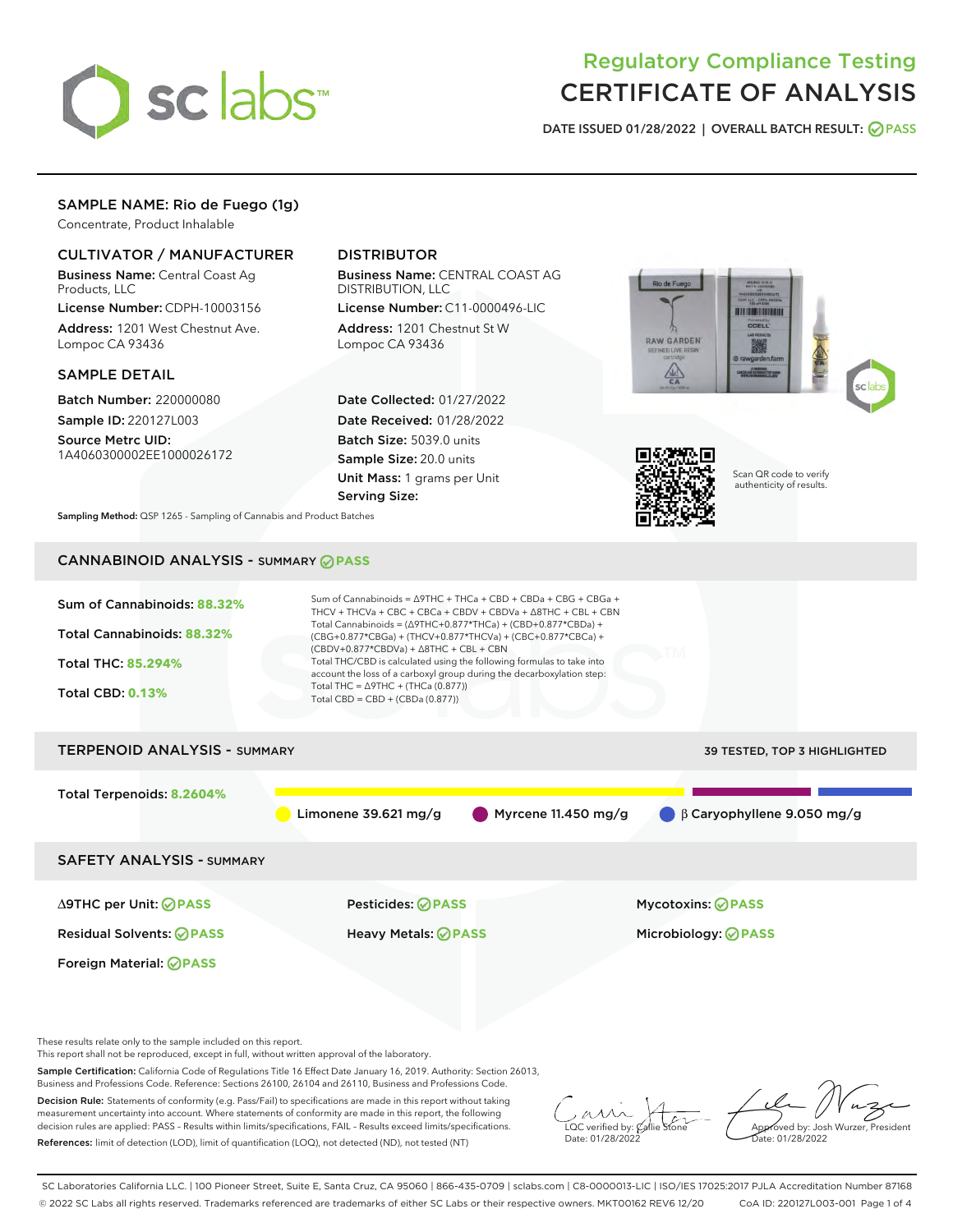



RIO DE FUEGO (1G) | DATE ISSUED 01/28/2022 | OVERALL BATCH RESULT:  $\bigcirc$  PASS

#### CANNABINOID TEST RESULTS - 01/28/2022 2 PASS

Tested by high-performance liquid chromatography with diode-array detection (HPLC-DAD). **Method:** QSP 1157 - Analysis of Cannabinoids by HPLC-DAD

#### TOTAL CANNABINOIDS: **88.32%**

Total Cannabinoids (Total THC) + (Total CBD) + (Total CBG) + (Total THCV) + (Total CBC) + (Total CBDV) + ∆8THC + CBL + CBN

TOTAL THC: **85.294%** Total THC (∆9THC+0.877\*THCa)

TOTAL CBD: **0.13%**

Total CBD (CBD+0.877\*CBDa)

TOTAL CBG: 2.364% Total CBG (CBG+0.877\*CBGa)

TOTAL THCV: 0.38% Total THCV (THCV+0.877\*THCVa)

TOTAL CBC: ND Total CBC (CBC+0.877\*CBCa)

TOTAL CBDV: ND Total CBDV (CBDV+0.877\*CBDVa)

| <b>COMPOUND</b>            | LOD/LOQ<br>(mg/g) | <b>MEASUREMENT</b><br><b>UNCERTAINTY</b><br>(mg/g) | <b>RESULT</b><br>(mg/g) | <b>RESULT</b><br>(%) |
|----------------------------|-------------------|----------------------------------------------------|-------------------------|----------------------|
| <b>A9THC</b>               | 0.06 / 0.26       | ±29.341                                            | 852.94                  | 85.294               |
| <b>CBG</b>                 | 0.06/0.19         | ±0.931                                             | 23.64                   | 2.364                |
| <b>THCV</b>                | 0.1/0.2           | ±0.19                                              | 3.8                     | 0.38                 |
| <b>CBN</b>                 | 0.1 / 0.3         | ±0.10                                              | 1.5                     | 0.15                 |
| <b>CBD</b>                 | 0.07/0.29         | ±0.060                                             | 1.30                    | 0.130                |
| $\triangle$ 8THC           | 0.1 / 0.4         | N/A                                                | <b>ND</b>               | <b>ND</b>            |
| <b>THCa</b>                | 0.05/0.14         | N/A                                                | <b>ND</b>               | <b>ND</b>            |
| <b>THCVa</b>               | 0.07/0.20         | N/A                                                | <b>ND</b>               | <b>ND</b>            |
| <b>CBDa</b>                | 0.02/0.19         | N/A                                                | <b>ND</b>               | <b>ND</b>            |
| <b>CBDV</b>                | 0.04/0.15         | N/A                                                | <b>ND</b>               | <b>ND</b>            |
| <b>CBDVa</b>               | 0.03/0.53         | N/A                                                | <b>ND</b>               | <b>ND</b>            |
| <b>CBGa</b>                | 0.1/0.2           | N/A                                                | <b>ND</b>               | <b>ND</b>            |
| <b>CBL</b>                 | 0.06 / 0.24       | N/A                                                | <b>ND</b>               | <b>ND</b>            |
| <b>CBC</b>                 | 0.2 / 0.5         | N/A                                                | <b>ND</b>               | <b>ND</b>            |
| <b>CBCa</b>                | 0.07/0.28         | N/A                                                | <b>ND</b>               | <b>ND</b>            |
| <b>SUM OF CANNABINOIDS</b> |                   |                                                    | 883.2 mg/g              | 88.32%               |

#### **UNIT MASS: 1 grams per Unit**

| ∆9THC per Unit                         | 1100 per-package limit | 852.94 mg/unit | <b>PASS</b> |
|----------------------------------------|------------------------|----------------|-------------|
| <b>Total THC per Unit</b>              |                        | 852.94 mg/unit |             |
| <b>CBD</b> per Unit                    |                        | $1.30$ mg/unit |             |
| <b>Total CBD per Unit</b>              |                        | $1.30$ mg/unit |             |
| <b>Sum of Cannabinoids</b><br>per Unit |                        | 883.2 mg/unit  |             |
| <b>Total Cannabinoids</b><br>per Unit  |                        | 883.2 mg/unit  |             |

| <b>COMPOUND</b>          | LOD/LOQ<br>(mg/g) | .<br><b>UNCERTAINTY</b><br>(mg/g) | <b>RESULT</b><br>(mg/g)                         | <b>RESULT</b><br>$(\%)$ |
|--------------------------|-------------------|-----------------------------------|-------------------------------------------------|-------------------------|
| Limonene                 | 0.005 / 0.016     | ±0.5666                           | 39.621                                          | 3.9621                  |
| <b>Myrcene</b>           | 0.008 / 0.025     | ±0.1477                           | 11.450                                          | 1.1450                  |
| $\beta$ Caryophyllene    | 0.004 / 0.012     | ±0.3222                           | 9.050                                           | 0.9050                  |
| $\beta$ Pinene           | 0.004 / 0.014     | ±0.0580                           | 5.045                                           | 0.5045                  |
| $\alpha$ Pinene          | 0.005 / 0.017     | ±0.0303                           | 3.529                                           | 0.3529                  |
| Ocimene                  | 0.011 / 0.038     | ±0.1113                           | 3.468                                           | 0.3468                  |
| Linalool                 | 0.009 / 0.032     | ±0.1189                           | 3.128                                           | 0.3128                  |
| $\alpha$ Humulene        | 0.009 / 0.029     | ±0.0647                           | 2.017                                           | 0.2017                  |
| Fenchol                  | 0.010 / 0.034     | ±0.0645                           | 1.667                                           | 0.1667                  |
| Terpineol                | 0.016 / 0.055     | ±0.0512                           | 0.834                                           | 0.0834                  |
| Camphene                 | 0.005 / 0.015     | ±0.0083                           | 0.719                                           | 0.0719                  |
| $trans-\beta$ -Farnesene | 0.008 / 0.025     | ±0.0198                           | 0.557                                           | 0.0557                  |
| Terpinolene              | 0.008 / 0.026     | ±0.0084                           | 0.411                                           | 0.0411                  |
| Fenchone                 | 0.009 / 0.028     | ±0.0090                           | 0.309                                           | 0.0309                  |
| <b>Borneol</b>           | 0.005 / 0.016     | ±0.0102                           | 0.244                                           | 0.0244                  |
| Nerolidol                | 0.009 / 0.028     | ±0.0144                           | 0.229                                           | 0.0229                  |
| Guaiol                   | 0.009 / 0.030     | ±0.0040                           | 0.085                                           | 0.0085                  |
| Valencene                | 0.009 / 0.030     | ±0.0043                           | 0.063                                           | 0.0063                  |
| $\gamma$ Terpinene       | 0.006 / 0.018     | ±0.0009                           | 0.051                                           | 0.0051                  |
| Caryophyllene<br>Oxide   | 0.010 / 0.033     | ±0.0023                           | 0.051                                           | 0.0051                  |
| $\alpha$ Bisabolol       | 0.008 / 0.026     | ±0.0027                           | 0.051                                           | 0.0051                  |
| Sabinene Hydrate         | 0.006 / 0.022     | ±0.0010                           | 0.025                                           | 0.0025                  |
| $\alpha$ Phellandrene    | 0.006 / 0.020     | N/A                               | <loq< th=""><th><loq< th=""></loq<></th></loq<> | <loq< th=""></loq<>     |
| $\alpha$ Terpinene       | 0.005 / 0.017     | N/A                               | <loq< th=""><th><loq< th=""></loq<></th></loq<> | <loq< th=""></loq<>     |
| p-Cymene                 | 0.005 / 0.016     | N/A                               | <loq< th=""><th><loq< th=""></loq<></th></loq<> | <loq< th=""></loq<>     |
| Sabinene                 | 0.004 / 0.014     | N/A                               | <b>ND</b>                                       | <b>ND</b>               |
| 3 Carene                 | 0.005 / 0.018     | N/A                               | <b>ND</b>                                       | <b>ND</b>               |
| Eucalyptol               | 0.006 / 0.018     | N/A                               | <b>ND</b>                                       | ND                      |
| (-)-Isopulegol           | 0.005 / 0.016     | N/A                               | <b>ND</b>                                       | <b>ND</b>               |
| Camphor                  | 0.006 / 0.019     | N/A                               | <b>ND</b>                                       | <b>ND</b>               |
| Isoborneol               | 0.004 / 0.012     | N/A                               | ND                                              | ND                      |
| Menthol                  | 0.008 / 0.025     | N/A                               | ND                                              | ND                      |
| Nerol                    | 0.003 / 0.011     | N/A                               | <b>ND</b>                                       | ND                      |
| Citronellol              | 0.003 / 0.010     | N/A                               | <b>ND</b>                                       | ND                      |
| R-(+)-Pulegone           | 0.003 / 0.011     | N/A                               | ND                                              | ND                      |
| Geraniol                 | 0.002 / 0.007     | N/A                               | ND                                              | ND                      |
| <b>Geranyl Acetate</b>   | 0.004 / 0.014     | N/A                               | ND                                              | ND                      |
| $\alpha$ Cedrene         | 0.005 / 0.016     | N/A                               | ND                                              | ND                      |
| Cedrol                   | 0.008 / 0.027     | N/A                               | <b>ND</b>                                       | ND                      |
| <b>TOTAL TERPENOIDS</b>  |                   |                                   | 82.604 mg/g                                     | 8.2604%                 |

SC Laboratories California LLC. | 100 Pioneer Street, Suite E, Santa Cruz, CA 95060 | 866-435-0709 | sclabs.com | C8-0000013-LIC | ISO/IES 17025:2017 PJLA Accreditation Number 87168 © 2022 SC Labs all rights reserved. Trademarks referenced are trademarks of either SC Labs or their respective owners. MKT00162 REV6 12/20 CoA ID: 220127L003-001 Page 2 of 4

## TERPENOID TEST RESULTS - 01/28/2022

Terpene analysis utilizing gas chromatography-flame ionization detection (GC-FID). **Method:** QSP 1192 - Analysis of Terpenoids by GC-FID

MEACUREMENT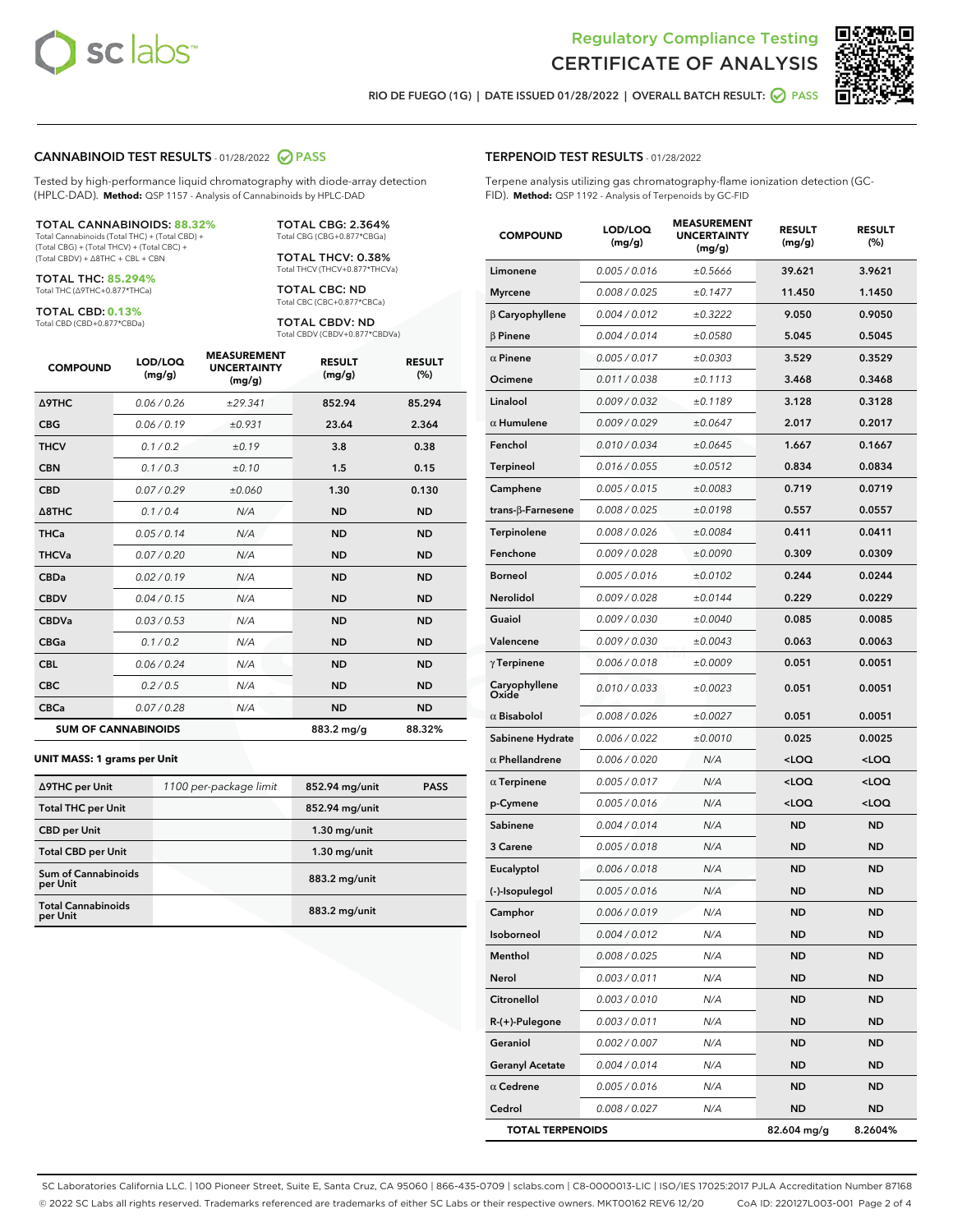



RIO DE FUEGO (1G) | DATE ISSUED 01/28/2022 | OVERALL BATCH RESULT:  $\bigcirc$  PASS

#### CATEGORY 1 PESTICIDE TEST RESULTS - 01/28/2022 2 PASS

Pesticide and plant growth regulator analysis utilizing high-performance liquid chromatography-mass spectrometry (HPLC-MS) or gas chromatography-mass spectrometry (GC-MS). \*GC-MS utilized where indicated. **Method:** QSP 1212 - Analysis of Pesticides and Mycotoxins by LC-MS or QSP 1213 - Analysis of Pesticides by GC-MS

| <b>COMPOUND</b>             | LOD/LOQ<br>$(\mu g/g)$ | <b>ACTION</b><br><b>LIMIT</b><br>$(\mu q/q)$ | <b>MEASUREMENT</b><br><b>UNCERTAINTY</b><br>$(\mu g/g)$ | <b>RESULT</b><br>$(\mu g/g)$ | <b>RESULT</b> |
|-----------------------------|------------------------|----------------------------------------------|---------------------------------------------------------|------------------------------|---------------|
| Aldicarb                    | 0.03/0.08              | $\ge$ LOD                                    | N/A                                                     | <b>ND</b>                    | <b>PASS</b>   |
| Carbofuran                  | 0.02 / 0.05            | $\ge$ LOD                                    | N/A                                                     | <b>ND</b>                    | <b>PASS</b>   |
| Chlordane*                  | 0.03 / 0.08            | $\ge$ LOD                                    | N/A                                                     | <b>ND</b>                    | <b>PASS</b>   |
| Chlorfenapyr*               | 0.03/0.10              | $\ge$ LOD                                    | N/A                                                     | <b>ND</b>                    | <b>PASS</b>   |
| Chlorpyrifos                | 0.02 / 0.06            | $\ge$ LOD                                    | N/A                                                     | <b>ND</b>                    | <b>PASS</b>   |
| Coumaphos                   | 0.02 / 0.07            | $\ge$ LOD                                    | N/A                                                     | <b>ND</b>                    | <b>PASS</b>   |
| Daminozide                  | 0.02 / 0.07            | $\ge$ LOD                                    | N/A                                                     | <b>ND</b>                    | <b>PASS</b>   |
| <b>DDVP</b><br>(Dichlorvos) | 0.03/0.09              | $\ge$ LOD                                    | N/A                                                     | <b>ND</b>                    | <b>PASS</b>   |
| Dimethoate                  | 0.03 / 0.08            | $\ge$ LOD                                    | N/A                                                     | <b>ND</b>                    | <b>PASS</b>   |
| Ethoprop(hos)               | 0.03/0.10              | $\ge$ LOD                                    | N/A                                                     | <b>ND</b>                    | <b>PASS</b>   |
| Etofenprox                  | 0.02/0.06              | $>$ LOD                                      | N/A                                                     | <b>ND</b>                    | <b>PASS</b>   |
| Fenoxycarb                  | 0.03 / 0.08            | $\ge$ LOD                                    | N/A                                                     | <b>ND</b>                    | <b>PASS</b>   |
| Fipronil                    | 0.03/0.08              | $>$ LOD                                      | N/A                                                     | <b>ND</b>                    | <b>PASS</b>   |
| Imazalil                    | 0.02 / 0.06            | $\ge$ LOD                                    | N/A                                                     | <b>ND</b>                    | <b>PASS</b>   |
| Methiocarb                  | 0.02 / 0.07            | $\ge$ LOD                                    | N/A                                                     | <b>ND</b>                    | <b>PASS</b>   |
| Methyl<br>parathion         | 0.03/0.10              | $>$ LOD                                      | N/A                                                     | <b>ND</b>                    | <b>PASS</b>   |
| <b>Mevinphos</b>            | 0.03/0.09              | $>$ LOD                                      | N/A                                                     | <b>ND</b>                    | <b>PASS</b>   |
| Paclobutrazol               | 0.02 / 0.05            | $>$ LOD                                      | N/A                                                     | <b>ND</b>                    | <b>PASS</b>   |
| Propoxur                    | 0.03/0.09              | $\ge$ LOD                                    | N/A                                                     | <b>ND</b>                    | <b>PASS</b>   |
| Spiroxamine                 | 0.03 / 0.08            | $\ge$ LOD                                    | N/A                                                     | <b>ND</b>                    | <b>PASS</b>   |
| Thiacloprid                 | 0.03/0.10              | $\ge$ LOD                                    | N/A                                                     | <b>ND</b>                    | <b>PASS</b>   |

#### CATEGORY 2 PESTICIDE TEST RESULTS - 01/28/2022 PASS

| <b>COMPOUND</b>          | LOD/LOO<br>$(\mu g/g)$ | <b>ACTION</b><br>LIMIT<br>$(\mu g/g)$ | <b>MEASUREMENT</b><br><b>UNCERTAINTY</b><br>$(\mu g/g)$ | <b>RESULT</b><br>$(\mu g/g)$ | <b>RESULT</b> |
|--------------------------|------------------------|---------------------------------------|---------------------------------------------------------|------------------------------|---------------|
| Abamectin                | 0.03/0.10              | 0.1                                   | N/A                                                     | <b>ND</b>                    | <b>PASS</b>   |
| Acephate                 | 0.02/0.07              | 0.1                                   | N/A                                                     | <b>ND</b>                    | <b>PASS</b>   |
| Acequinocyl              | 0.02/0.07              | 0.1                                   | N/A                                                     | <b>ND</b>                    | <b>PASS</b>   |
| Acetamiprid              | 0.02/0.05              | 0.1                                   | N/A                                                     | <b>ND</b>                    | <b>PASS</b>   |
| Azoxystrobin             | 0.02/0.07              | 0.1                                   | N/A                                                     | <b>ND</b>                    | <b>PASS</b>   |
| <b>Bifenazate</b>        | 0.01/0.04              | 0.1                                   | N/A                                                     | <b>ND</b>                    | <b>PASS</b>   |
| <b>Bifenthrin</b>        | 0.02/0.05              | 3                                     | N/A                                                     | <b>ND</b>                    | <b>PASS</b>   |
| <b>Boscalid</b>          | 0.03/0.09              | 0.1                                   | N/A                                                     | <b>ND</b>                    | <b>PASS</b>   |
| Captan                   | 0.19/0.57              | 0.7                                   | N/A                                                     | <b>ND</b>                    | <b>PASS</b>   |
| Carbaryl                 | 0.02/0.06              | 0.5                                   | N/A                                                     | <b>ND</b>                    | <b>PASS</b>   |
| Chlorantranilip-<br>role | 0.04/0.12              | 10                                    | N/A                                                     | <b>ND</b>                    | <b>PASS</b>   |
| Clofentezine             | 0.03/0.09              | 0.1                                   | N/A                                                     | <b>ND</b>                    | <b>PASS</b>   |

#### CATEGORY 2 PESTICIDE TEST RESULTS - 01/28/2022 continued

| <b>COMPOUND</b>               | LOD/LOQ<br>(µg/g) | <b>ACTION</b><br><b>LIMIT</b><br>$(\mu g/g)$ | <b>MEASUREMENT</b><br><b>UNCERTAINTY</b><br>$(\mu g/g)$ | <b>RESULT</b><br>(µg/g) | <b>RESULT</b> |
|-------------------------------|-------------------|----------------------------------------------|---------------------------------------------------------|-------------------------|---------------|
| Cyfluthrin                    | 0.12 / 0.38       | $\overline{c}$                               | N/A                                                     | <b>ND</b>               | <b>PASS</b>   |
| Cypermethrin                  | 0.11 / 0.32       | 1                                            | N/A                                                     | ND                      | <b>PASS</b>   |
| Diazinon                      | 0.02 / 0.05       | 0.1                                          | N/A                                                     | ND                      | <b>PASS</b>   |
| Dimethomorph                  | 0.03 / 0.09       | 2                                            | N/A                                                     | ND                      | <b>PASS</b>   |
| Etoxazole                     | 0.02 / 0.06       | 0.1                                          | N/A                                                     | <b>ND</b>               | <b>PASS</b>   |
| Fenhexamid                    | 0.03 / 0.09       | 0.1                                          | N/A                                                     | <b>ND</b>               | <b>PASS</b>   |
| Fenpyroximate                 | 0.02 / 0.06       | 0.1                                          | N/A                                                     | ND                      | <b>PASS</b>   |
| Flonicamid                    | 0.03 / 0.10       | 0.1                                          | N/A                                                     | ND                      | <b>PASS</b>   |
| Fludioxonil                   | 0.03 / 0.10       | 0.1                                          | N/A                                                     | <b>ND</b>               | <b>PASS</b>   |
| Hexythiazox                   | 0.02 / 0.07       | 0.1                                          | N/A                                                     | ND                      | <b>PASS</b>   |
| Imidacloprid                  | 0.04 / 0.11       | 5                                            | N/A                                                     | ND                      | <b>PASS</b>   |
| Kresoxim-methyl               | 0.02 / 0.07       | 0.1                                          | N/A                                                     | <b>ND</b>               | <b>PASS</b>   |
| <b>Malathion</b>              | 0.03 / 0.09       | 0.5                                          | N/A                                                     | ND                      | <b>PASS</b>   |
| Metalaxyl                     | 0.02 / 0.07       | $\overline{c}$                               | N/A                                                     | ND                      | <b>PASS</b>   |
| Methomyl                      | 0.03 / 0.10       | 1                                            | N/A                                                     | <b>ND</b>               | <b>PASS</b>   |
| Myclobutanil                  | 0.03 / 0.09       | 0.1                                          | N/A                                                     | ND                      | <b>PASS</b>   |
| Naled                         | 0.02 / 0.07       | 0.1                                          | N/A                                                     | ND                      | <b>PASS</b>   |
| Oxamyl                        | 0.04 / 0.11       | 0.5                                          | N/A                                                     | ND                      | <b>PASS</b>   |
| Pentachloronitro-<br>benzene* | 0.03 / 0.09       | 0.1                                          | N/A                                                     | ND                      | <b>PASS</b>   |
| Permethrin                    | 0.04 / 0.12       | 0.5                                          | N/A                                                     | <b>ND</b>               | <b>PASS</b>   |
| Phosmet                       | 0.03 / 0.10       | 0.1                                          | N/A                                                     | <b>ND</b>               | <b>PASS</b>   |
| Piperonylbu-<br>toxide        | 0.02 / 0.07       | 3                                            | N/A                                                     | ND                      | <b>PASS</b>   |
| Prallethrin                   | 0.03 / 0.08       | 0.1                                          | N/A                                                     | <b>ND</b>               | <b>PASS</b>   |
| Propiconazole                 | 0.02 / 0.07       | 0.1                                          | N/A                                                     | ND                      | <b>PASS</b>   |
| Pyrethrins                    | 0.04 / 0.12       | 0.5                                          | N/A                                                     | ND                      | <b>PASS</b>   |
| Pyridaben                     | 0.02 / 0.07       | 0.1                                          | N/A                                                     | ND                      | <b>PASS</b>   |
| Spinetoram                    | 0.02 / 0.07       | 0.1                                          | N/A                                                     | ND                      | <b>PASS</b>   |
| Spinosad                      | 0.02 / 0.07       | 0.1                                          | N/A                                                     | ND                      | <b>PASS</b>   |
| Spiromesifen                  | 0.02 / 0.05       | 0.1                                          | N/A                                                     | <b>ND</b>               | <b>PASS</b>   |
| Spirotetramat                 | 0.02 / 0.06       | 0.1                                          | N/A                                                     | ND                      | <b>PASS</b>   |
| Tebuconazole                  | 0.02 / 0.07       | 0.1                                          | N/A                                                     | ND                      | <b>PASS</b>   |
| Thiamethoxam                  | 0.03 / 0.10       | 5                                            | N/A                                                     | <b>ND</b>               | <b>PASS</b>   |
| Trifloxystrobin               | 0.03 / 0.08       | 0.1                                          | N/A                                                     | <b>ND</b>               | <b>PASS</b>   |

SC Laboratories California LLC. | 100 Pioneer Street, Suite E, Santa Cruz, CA 95060 | 866-435-0709 | sclabs.com | C8-0000013-LIC | ISO/IES 17025:2017 PJLA Accreditation Number 87168 © 2022 SC Labs all rights reserved. Trademarks referenced are trademarks of either SC Labs or their respective owners. MKT00162 REV6 12/20 CoA ID: 220127L003-001 Page 3 of 4